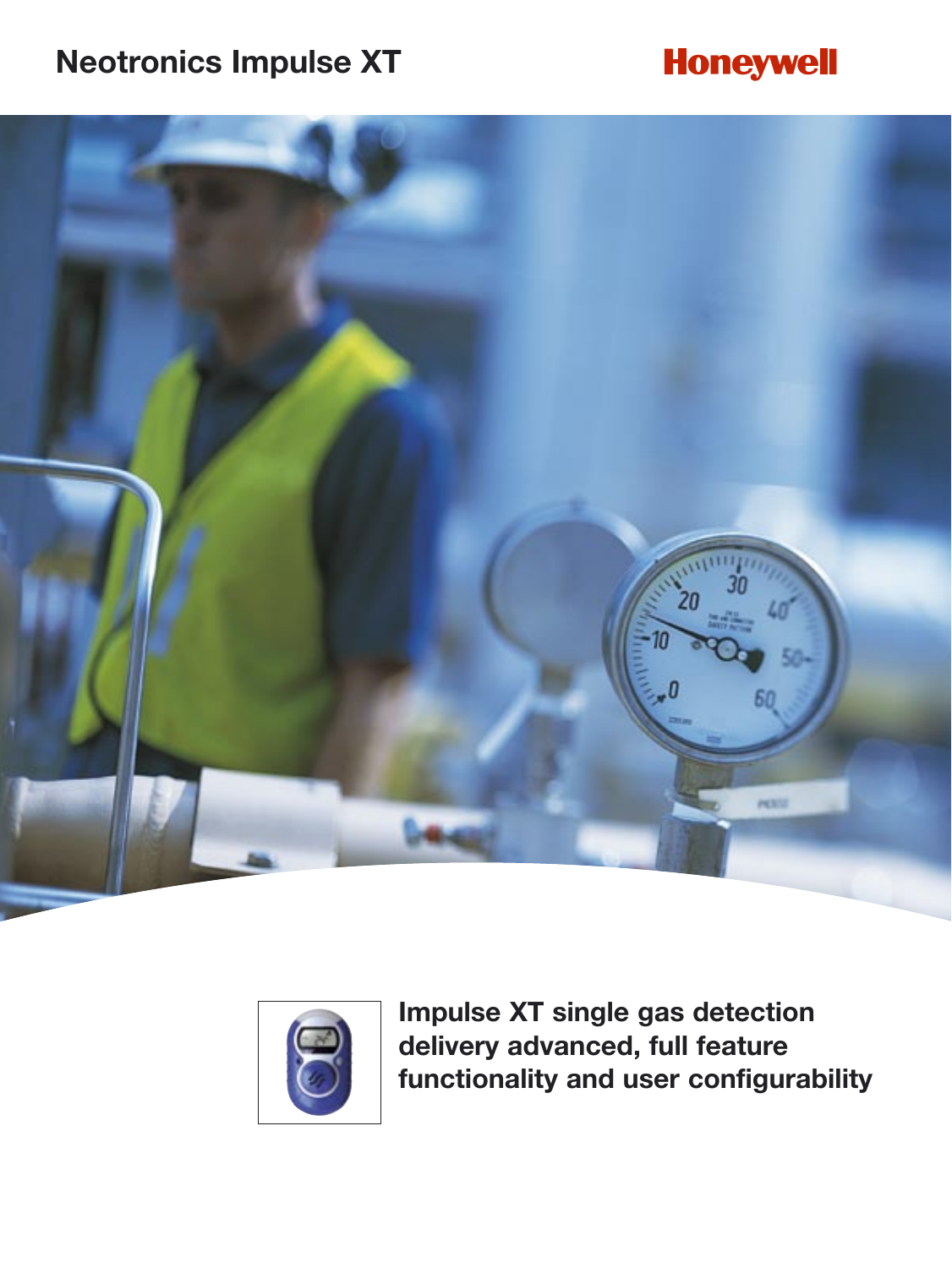### **Impulse XT**



#### **Cost Effective**

- Waterproof to IP67
- No calibration required
- Unit may be calibrated if site procedures necessitate
- Remaining lifetime display enables planned replacement
- 24 month continuous operation
- Low cost investment

#### **Easy to Use**

- Out-of-the-box solution
- One button operation
- Optional Interactive Training Guide available

#### **Excellent EMC/RFI performance**

- No false alarms due to walkie-talkies or cell phones
- Exceeds with toughest industrial standards for RFI immunity and EMC compatibility

#### **Reliable Operation**

- Uses patented SureCell (CO and  $H_2S$  only) and Reflex\* technology
- Stable and accurate gas readings
- Intrinsically safe

#### **Compact Design**

- Small ergonomic design
- **Lightweight**
- Comfortable to wear

#### **Durable housing**

- Rugged and impact resistant
- Weather resistant

#### **Versatile clip design**

Comes with crocodile  $\text{clip} - \text{clins}$ anywhere, prevents accidental loss

#### **Large Display**

Uses distinctive icons to illustrate:

- Battery life status • Actual gas reading during alarm
- Peak reading and when it occurred
- Remaining lifetime
- Alarm status
- Test status

#### **Demanding Alarms**

- Distinctive two-tone alarm
- Rapid flashing alarm alerts user of danger
- Vibrating alarm signals alarm in progress
- Low battery alarm indicates unit nearing end of life

**Impulse XT was inspired by customer needs and technically crafted to be quite simply the easiest and most cost effective to use personal single gas unit on the market.**  Utilizing patented Surecell™ and Reflex<sup>™</sup> **technology, the Impulse XT provides 24/7 user confidence. That means solid, reliable and continuous protection... always.**



Through our Customer Partner Program, Honeywell Analytics identified that the market demanded more than tiny good looks. Our valued partners said that in addition to a small and rugged design, single gas monitors must offer comprehensive sensor options, simple operation and most importantly reliable, accurate readings – without false alarms triggered by common radio interference.

Simple one button operation reduces time consuming and costly training. Our unique Temperature Compensation and Cell Output Decay Compensation features ensure improved accuracy across wide temperature ranges, providing our 2 year, no calibration needed facility.

Impulse XT is your out-of-the-box solution to simple, "XTra Sensory Detection."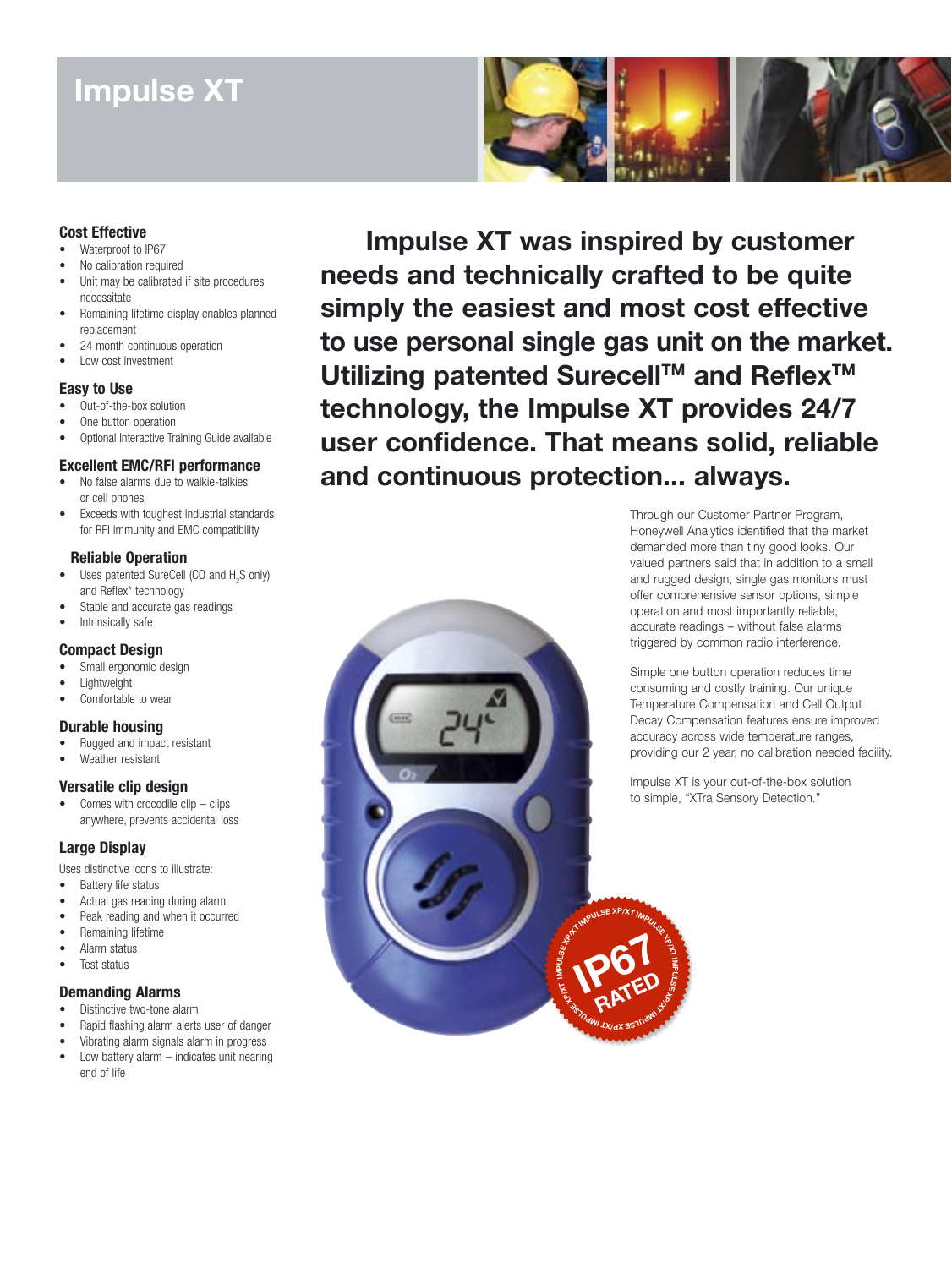# **General Specification**



| <b>Standard Specification</b>                               |                                                                                                                             |                                    |                                 |           |  |
|-------------------------------------------------------------|-----------------------------------------------------------------------------------------------------------------------------|------------------------------------|---------------------------------|-----------|--|
| General                                                     | Disposable single gas monitor for the protection of personnel against toxic and Oxygen gas hazards                          |                                    |                                 |           |  |
| Maximum Operating Life                                      | 2 years after activation                                                                                                    |                                    |                                 |           |  |
| <b>Shelf Life</b>                                           | 12 months before activation (CO and H <sub>2</sub> S), 6 months before activiation (O <sub>2</sub> )                        |                                    |                                 |           |  |
| Sensor Range                                                | Carbon Monoxide CO                                                                                                          | 0 to 1000 ppm (display: 0-200 ppm) |                                 |           |  |
|                                                             | Hydrogen Sulphide H <sub>2</sub> S                                                                                          | 0 to 100 ppm (display: 0-100 ppm)  |                                 |           |  |
|                                                             | Oxygen O <sub>2</sub>                                                                                                       | 0 to 30%v/v (display: 0-25.0%v/v)  |                                 |           |  |
| <b>Alarm Set Points</b>                                     | CO                                                                                                                          |                                    | 35 ppm                          | $100$ ppm |  |
| (Note: Other alarm settings)<br>are available upon request) | H <sub>2</sub> S                                                                                                            |                                    | 10 ppm                          | 15 ppm    |  |
|                                                             | O <sub>2</sub>                                                                                                              |                                    | 23.5%                           | 19.5%     |  |
| Calibration                                                 | CO/H, S                                                                                                                     |                                    | Zero adjustment (optional Span) |           |  |
|                                                             | O <sub>2</sub>                                                                                                              |                                    | Span adjustment                 |           |  |
| <b>Operating Temperature</b>                                | -4°F to +122°F (-20°C to +50°C)                                                                                             |                                    |                                 |           |  |
| Humidity                                                    | 5-95% RH (non-condensing)                                                                                                   |                                    |                                 |           |  |
| Audible Alarm                                               | 95db at 10cm (4in)                                                                                                          |                                    |                                 |           |  |
| <b>Visual Alarm</b>                                         | High intensity red LEDs                                                                                                     |                                    |                                 |           |  |
| <b>Vibrating Alarm</b>                                      | Supplied as standard                                                                                                        |                                    |                                 |           |  |
| Display                                                     | <b>Custom LCD</b>                                                                                                           |                                    |                                 |           |  |
| Sensor Type                                                 | Electrochemical                                                                                                             |                                    |                                 |           |  |
| <b>Battery</b>                                              | 3.6V non-replaceable Lithium battery                                                                                        |                                    |                                 |           |  |
| <b>IP Rating</b>                                            | IP67 (NEMA 4 & 6)                                                                                                           |                                    |                                 |           |  |
| <b>Intrinsic Safety</b>                                     | Europe: Il 2G EEx ia IIC T4 (ATEX). Australia: Ex ia IIC T4<br>North America: Class 1, Div 1, Groups A, B, C, D T4 (UL/cUL) |                                    |                                 |           |  |
| RFI/EMC                                                     | CE EN50270:1999 and EN55011                                                                                                 |                                    |                                 |           |  |
| <b>Dimensions</b>                                           | $3.4''(H) \times 2''(W) \times 1.1''(D)$<br>(87mm x 50mm x 27mm)                                                            |                                    |                                 |           |  |
| Weight                                                      | CO/H, S                                                                                                                     |                                    | 73g (2.57oz)                    |           |  |
|                                                             | O <sub>2</sub>                                                                                                              |                                    | 82.3g (2.90oz)                  |           |  |
| *Reflex™ not avialable for all sensors                      |                                                                                                                             |                                    |                                 |           |  |

\* Oxygen detection products must only be used

to detect oxygen depletion in air.